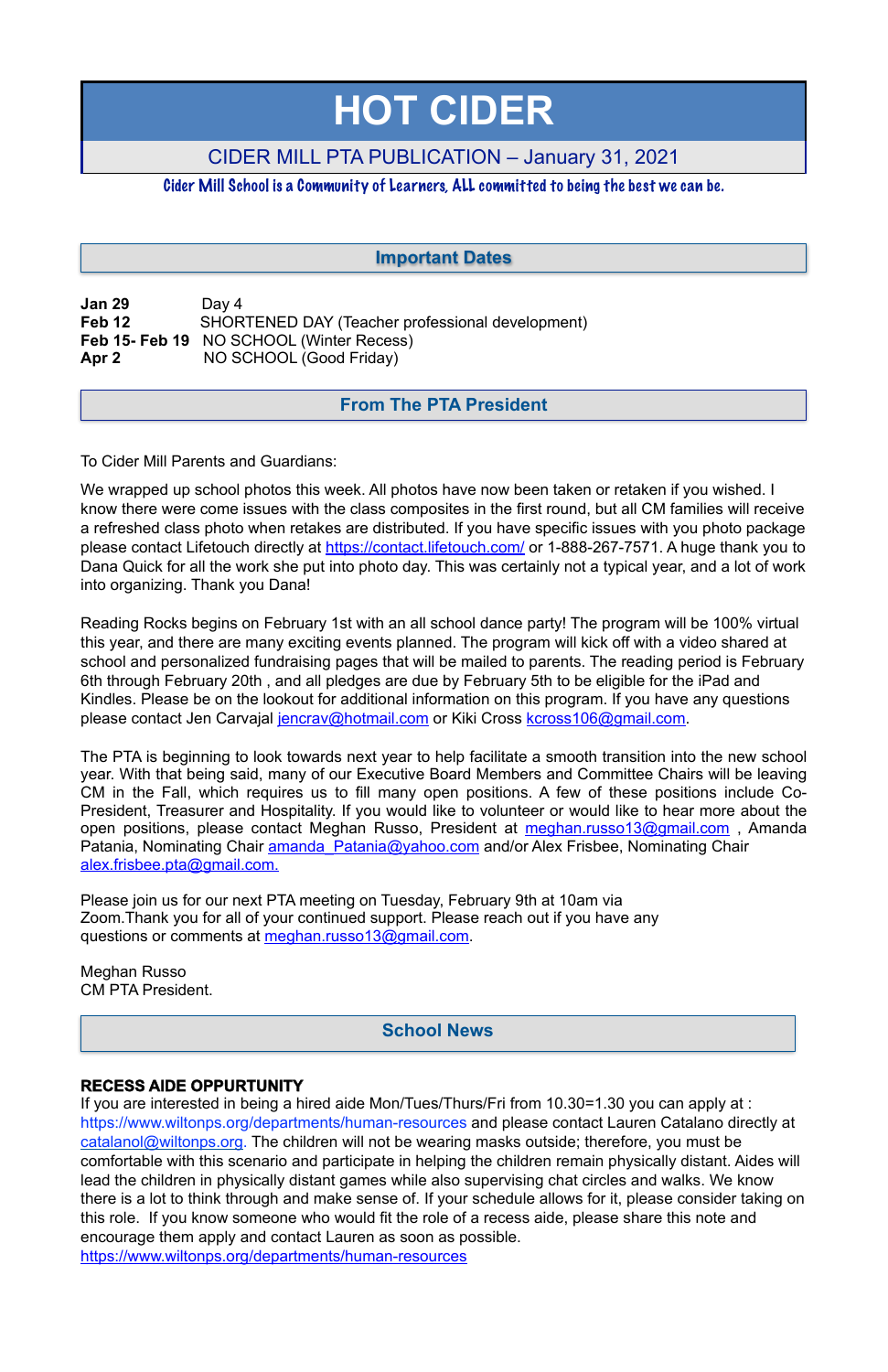## **WILTON PUBLIC SCHOOLS ~ OPEN POSITIONS**

The Wilton Public Schools "For a Better World" are seeking recent college graduates, college students, retirees, career-changers, and those interested in giving back to their community to join a dynamic, engaging, and inspirational team of staff and students. A number of flexible positions are available, including substitutes, lunch-recess monitors, certified teachers, long-term substitutes, and paraprofessionals. Help shape the lives of our future leaders! To learn more and/or apply, please visit our website at: <https://www.wiltonps.org/departments/human-resources> or contact Human Resources Coordinator Erika Cross at [crosse@wiltonps.org.](mailto:crosse@wiltonps.org)

## **IMPROVE YOUR ACADEMICS!**

All Cider Mill students can receive tutoring at no cost. All tutors are Wilton High School students. Please fill out this form if you need help in any subject: [https://docs.google.com/forms/d/e/](https://docs.google.com/forms/d/e/1FAIpQLSfBFFyrppvQ7z7wMCub3j3oQGmwM7m0DVbgqRvBB0cVloK6xQ/viewform) [1FAIpQLSfBFFyrppvQ7z7wMCub3j3oQGmwM7m0DVbgqRvBB0cVloK6xQ/viewform](https://docs.google.com/forms/d/e/1FAIpQLSfBFFyrppvQ7z7wMCub3j3oQGmwM7m0DVbgqRvBB0cVloK6xQ/viewform)

To participate: Visit<http://www.stopandshop.com/aplus> and scroll down to the center of the page to select REGISTER YOUR CARD from the red box on the right marked FOR CUSTOMERS To earn points:

For more information, please visit <https://youracademics.org/>

## **FIND US ON FACEBOOK**

The PTA has a group on Facebook called Cider Mill Parent Community. It is a place where the PTA can communicate to parents, and also where parents can communicate with one another. Please check it out by clicking here: [Cider Mill Parent Community.](https://www.facebook.com/groups/1168962513117647/)

# **STOP AND SHOP REWARDS PROGRAM**

CIDER MILL SCHOOL (ID#: 40341) has the opportunity to participate and earn CASH from A+ School Rewards, a great fundraising program run through our local Stop & Shop!

With the start of school, we'd also like to send a Zero Waste quick refresher for all, it's YES to using reusable containers, bags, silverware, and ice packs; purchasing bulk snacks to sort into reusable containers, packing realistic portions and taking home uneaten food (or compost!) It's AVOID disposable paper or plastic bags; Individually-packaged snacks; non-reusable food wrap; disposable ice packs, utensils, or drink containers (juice boxes or pouches); and plastic straws.

**•** Use your registered Stop & Shop Card each time you shop at Stop & Shop, and you will earn CASH for our school. You can track the number of points you are earning for our school by checking your grocery receipt.

• At the end of each month, your points are calculated and converted to CASH rewards for our school. These CASH rewards are updated monthly on the Giant A+ website beginning in November.

• After the last day of the 2019-2020 program, these same conversions are performed and the final school account total is posted.

• Our school will receive one CASH awards check at the end of the program and can use this cash for any of our educational needs.

## **BOX TOPS HAVE GONE DIGITAL!**

No more clipping Box Tops! Traditional Box Tops clips are being phased out of production. The NEW and improved Box Tops mobile app uses state-of-the-art technology to scan your store receipt, find

participating products and instantly add Box Tops to our school's earnings online.

#### **3 easy steps...**

- 1. Download the "Box Top\$ for Education" app on your phone.
- 2. Sign up using your email or Google or Facebook account.
- 3. Simply snap a photo of your receipt within 14 days of purchase.

Have a question? Please reach out to Allison Norful via email: [anorful@gmail.com](mailto:anorful@gmail.com)

## **ZERO WASTE SCHOOLS**

# **Ongoing School News**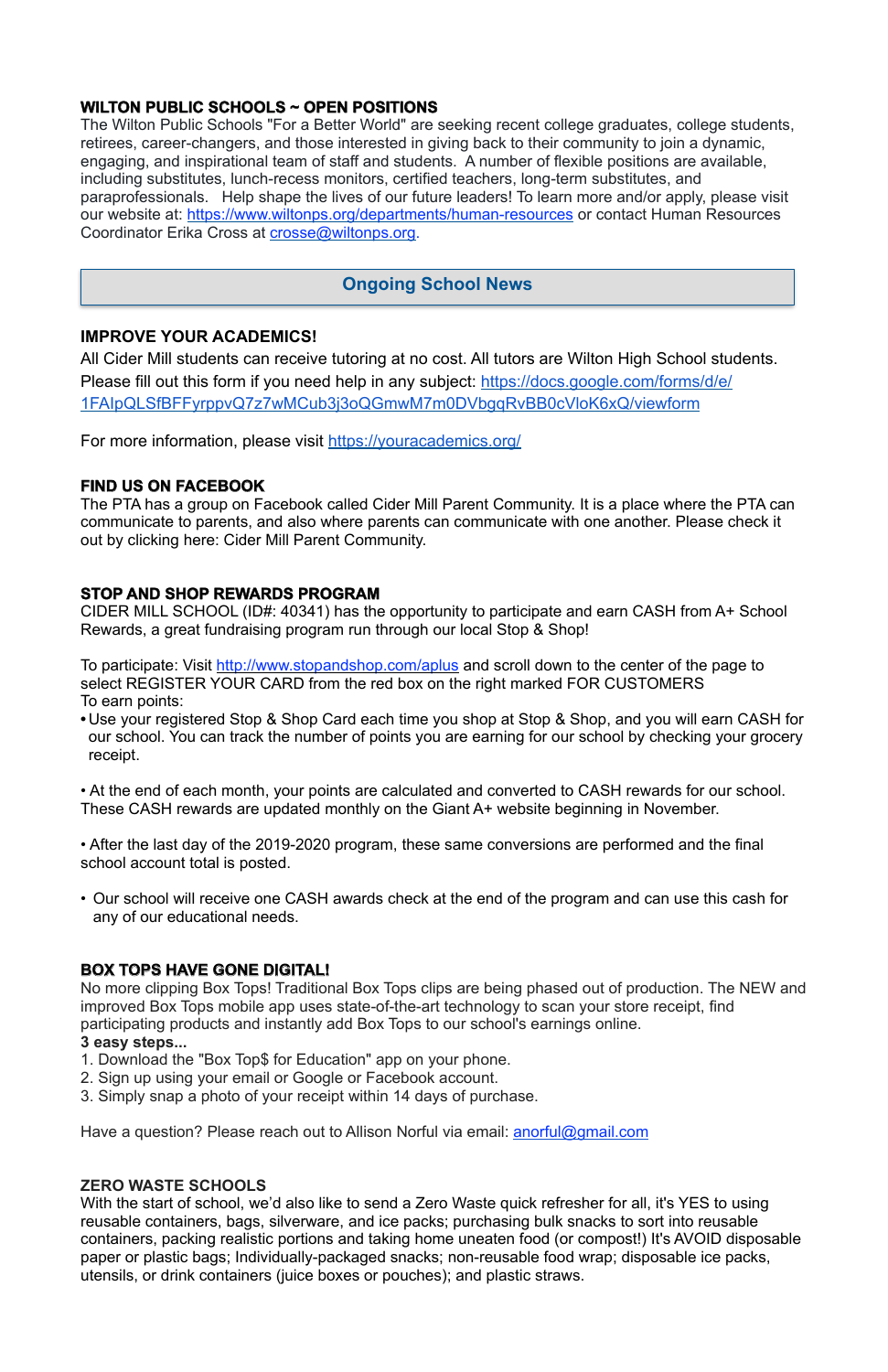## **Lend a helping hand to The Turnover Shop!**

Did you know that our most generous donor is a local nonprofit - The Turnover Shop?

They have provided long-standing support for our PTA's and other local organizations. Operating costs have increased during covid and they were shut down for several months. They need our help more than ever. **Please help those that helped us!** 

**Volunteer:** Regular commitment of one or two WEEKDAY am (10-1) or afternoon (1-4) shifts a month (Ex. Third Friday a, of every month).

**Donate:** Items and Clothing.

**Shop:** Its hidden treasures.

**Spread the word:** About this fabulous wilton treasure!

#### **Join Wilton Go Green's Do One thing Campaign**

Join the campaign by visiting our ["Do One Thing"](https://wiltongogreen.org/doonething/) webpage to view all different types of action perhaps you are already taking and then consider a new action to try for 2021. We are sharing images and stories through social media pages, website and newsletters. [Zero Waste Schools](https://sites.google.com/wiltonps.org/wiltonzerowaste/home)

Join our campaign designed to help our community connect with one another on a different level. We aim to let each other see what our friends and family are doing around simple changes we are making to help foster more sustainable behaviors. These efforts can be made in different areas of our lives and spread positivity by showing us that we all can make a difference.

Join us to find out more: Two ways to Join here! Mobile Arq to join all PTA's and Paypal link to join SEPTA only<https://www.wiltonsepta.org/projecto-5>

**Your Covid Toolbox: Helping Adults Cope in Crazy Times ~ January 19th 10-11am** 

Has the past year got you feeling stressed, anxious, not sleeping well or over-indulging? Join Matt DeBernardis, Resilience Trainer from Silver Hill Hospital, for an interactive online workshop and gather some tools to help you cope during the winter months of the pandemic. This workshop focuses on evidence-based strategies proven to enhance one's ability to not only bounce back, but to grow and thrive in the face of hardship. Sponsored by Wilton Library, Wilton Youth Council, Silver Hill Hospital and Wilton Social Services. Visit <https://www.wiltonlibrary.org/events/>for more information and registration information.

## **WILTON SEPTA ( SPECIAL EDUCATION PTA)**

Join us! Next Wilton SEPTA (Special Education PTA) meeting:

Wednesday, **February 10th at 7 PM**

Support our families, students and staff! Open positions for next year include President, Secretary and Committee Chairs!

We are excited to present new programs coming early this Spring 2021:

For Students: Sensory Integration Art Experience Classes, free for SEPTA member families Social Hangouts, Cooperative Play Groups: Facilitated by trained BCBA's from the Hangout Spot Free for SEPTA member families Details to follow

April's Diversity and Inclusion Awareness Month Committee needs Volunteers!

Feb. 10th zoom meeting link here! <https://wiltonps.zoom.us/j/91630930209?pwd=LzBzSlVHSVJrWXdiM0dKNHhxQzJ0Zz09>

Thanks!

# **Community News**